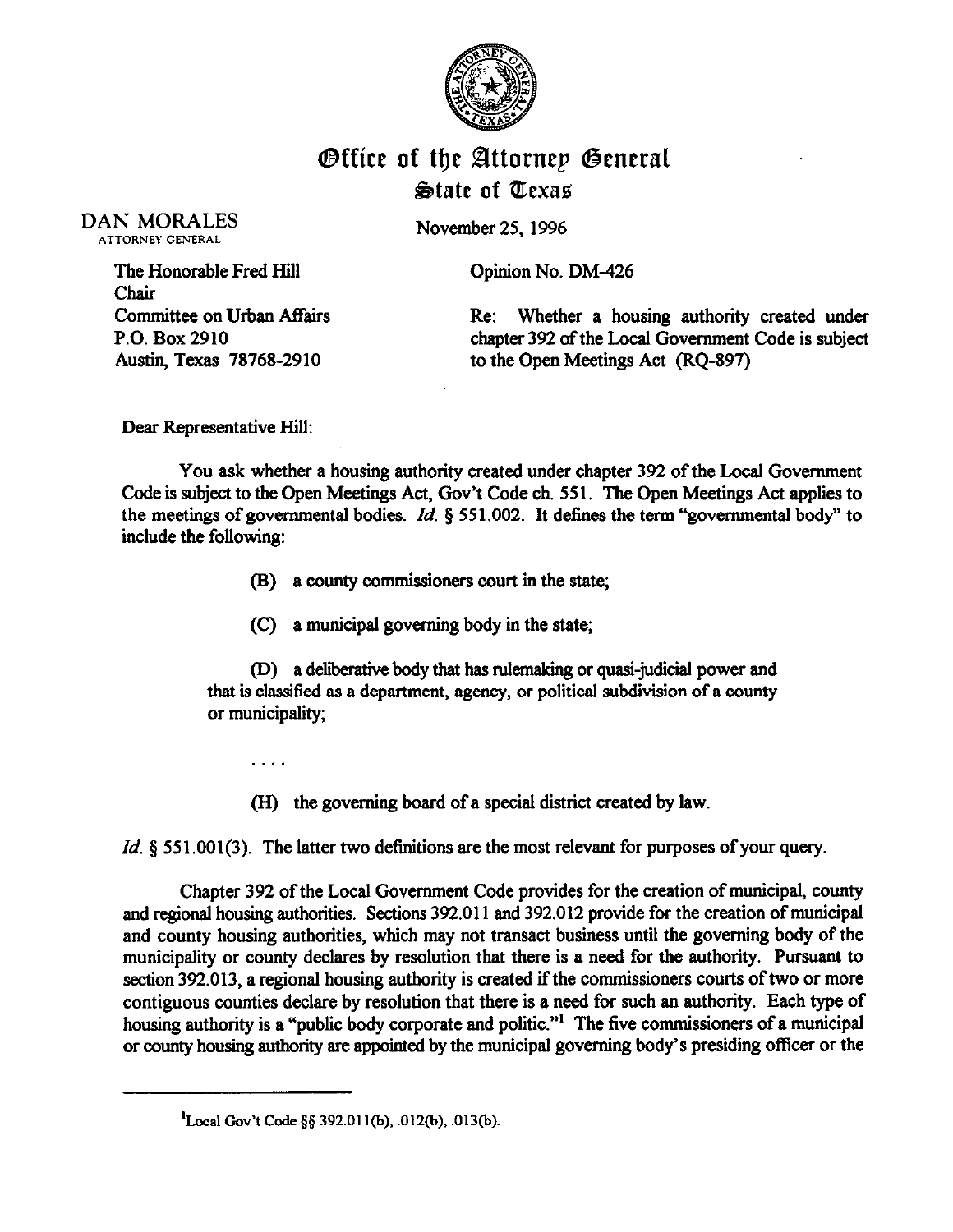commissioners court, respectively.<sup>2</sup> Each participating county appoints at least one commissioner to a regional housing authority.<sup>3</sup> A housing authority "exercises public and essential governmental timctions and has the powers necessary and convenient to accomplish the purposes and provisions" of chapter 392.' The powers of a housing authority are vested in the commissioners of the authority, who may delegate a power or duty to an agent or employee.<sup>5</sup>

Texas case law and opinions ofthis office have concluded that a municipal housing authority is a division of the city that created it.<sup>6</sup> Similarily, this office has concluded that a county housing authority is a division of the creating county.<sup>7</sup> On the basis of this authority, we conclude that a municipal housing authority is "a department, agency, or political subdivision of  $a \dots$  municipality" and that a county housing authority is a "a department, agency, or political subdivision of a county" for purposes of section  $551.001(3)(D)$  of the Open Meetings Act.

We also conclude that a municipal or county housing authority is a "deliberative body that has rule-making or quasi-judicial power" for purposes of section 551.001(3)(D). A housing authority takes action based on a vote of the commissioners, $<sup>8</sup>$  is authorized to make rules to implement its</sup> powers and purposes,<sup>9</sup> and has extensive governmental powers<sup>10</sup> that include the authority to acquire

*'Id. \$5 392.031. .032.* 

*'Id. \$392.033* 

*'Id. 5 392.051(a)* 

*\*Id. 5 392.051(b), (c).* 

<sup>6</sup>See Miers v. Housing Auth. of Dallas, 266 S.W.2d 487, 490 (Tex. Civ. App.--Dallas 1954, writ ref'd n.r.e.) (holding housing authority was division of city that created it and tberefcre subject to band requirements governing cities in condemnation cases); *Aetna Casualty & Surety Co. v. Glidden Co.*, 283 S.W.2d 440 (Tex. Civ. App.--Eastland 1955), *mv 'd on other grounds, 29 1* S.W.2d 3 15 (Tex. 1956) (holding housing authority was division of city that created it and therefore subject to statute governing public construction performance bonds); Attorney General Opinions DM-71 (1991) (municipal housing authority created under Local Government Code chapter 392 is division of municipality for purposes of Local Government Code, section 215.001 preempting municipal regulation of firearms), JM-573 (1986) (municipal housing authority, as division of city, is subject to competitive bidding requirements applicable to cities), MW-132 (1980) (same).

'Attorney General Opinion C-760 (1966) (county housing authority, as division of county, subject to laws governing sale ofexcess county property) (relying upon *Mien,* 266 S.W.Zd 487. and *Aetna, 283* S.W.2d 440).

 $^{\text{8}}$ Local Gov't Code § 392.036.

*91d. 5 392.065(5).* 

*'?% id. \$5* 392.051, ,052.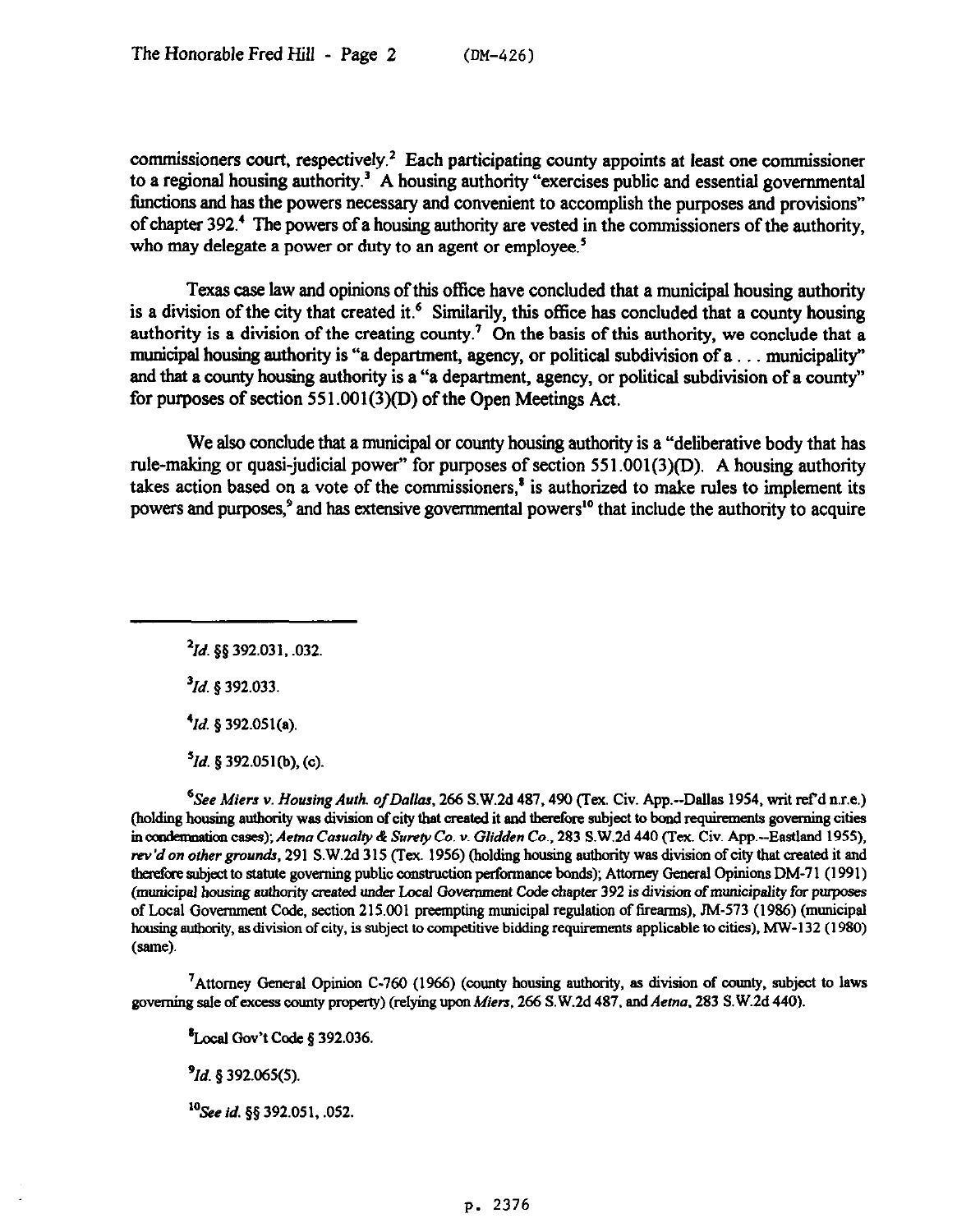real property by eminent domain<sup>11</sup> and to issue bonds.<sup>12</sup> Furthermore, a municipal or county housing authority's ability to act, which is separate from and does not require the approval of the creating municipality or county, distinguishes it from departments of cities and counties that do not fall within the definition of "governmental body" because they are merely advisory bodies. See, e.g., Attorney General Opinion H-467 (1974) (city's library board, which acted solely in advisory capacity and had no rule-making authority, not subject to Open Meetings Act).

We also note that this office has stated that "[j]ust as the Housing Authorities may receive the benefit of statutes applying to cities and counties, so they must comply with the statutes applying to cities and counties where such statutes do not conflict with the powers granted to them" by law.<sup>13</sup> Chapter 392 requires a housing authority to hold a public meeting about a proposed housing project before the site for the project is approved.<sup>14</sup> Some of the statutory requirements specifically applicable to such a meeting exceed the requirements of the Open Meetings Act.<sup>15</sup> We do not believe that these requirements conflict with the Open Meetings Act, because a housing authority can comply with these specific meeting requirements in chapter 392 and comply with the more general requirements in the act. A housing authority's compliance with the Open Meetings Act would not conflict with sny provision of Local Government Code chapter 392. Therefore, we conclude that a municipal or county housing authority is a "governmental body" under section 55 1 .001(3)(D) of the Open Meetings Act.<sup>16</sup>

*"Id. 5 392.061.* 

*'\*See id. ch. 392, sub&.* E.

<sup>13</sup>Attorney General Opinion C-760 (1966) at 5.

<sup>14</sup> See Local Gov't Code §§ 392.053, .054(a) ("In addition to any other notice required by law....").

 $^{15}$ See, e.g., id. §§ 392.053(d) (requiring housing authority to allow certain persons to comment at meeting), 054 (requiring notice to be posted at county courthouse and city hall, published in newspaper, mailed to certain persons, and posted on sign at the proposed location 30 days prior to meeting).

<sup>16</sup>We have received a letter brief from the Dallas Housing Authority ("DHA") contending that it is not subject to the Open Meetings Act. The letter brief refers to an excerpt from a transcript of a hearing before a federal district court in which the court ruled from the bench that the "Open Meetings Act is not applicable to the DHA board of directors. It is not within the plain language of the Act. The DHA board is not a deliberative body. It does not have rule-making or quasi-judicial power. It is without question not a department, agency or political subdivision of the City of Dallas." Transcript of Hearing Before the Honorable *Jerry* Buchmeyer *at 201, Public Housing Steering Comm., Inc. v. Homing Auth., No.* 3:95-CV-1374-R (N.D. Tex. Sept. 19,199S).

Lower federal court decisions interpreting Texas law are not binding on Texas courts. See Longview Bank & Trust *v. First Nat'l Bank, 750 S.W.2d 297, 300 (Tex. App.*--Ft. Worth 1988, no writ); *Woodard v. Texas Dep't of Human*<br>*Resources, 573 S.W.2d 596, 598 (Tex. App.*--Amarillo 1978, writ ref'd n.r.e.) (citing *Texas Oil & Gas Co. Resources,* 573 S.W.Zd 596,598 (Tex App.-Amarillo 1978. wit r&d n.r.e.) (citing *Texas Oil & Gas Co. Y. Vela 405 S.W2d68,73-74* (Tex Civ. App.-San Antcnio 1966), *judgm'fsetmide on othergrounds, 429* S.W.Zd 866 (TCX 1968)). Given the many state cases supporting the conclusion that a municipal housing authority is a division of the city that created it, see authorities cited supra note 6, and the fact that chapter 392 of the Local Government Code vests the power of a housing authority in the commissioners of the authority, see Local Gov't Code § 392.051(b), provides that the commissioners  $(continued...)$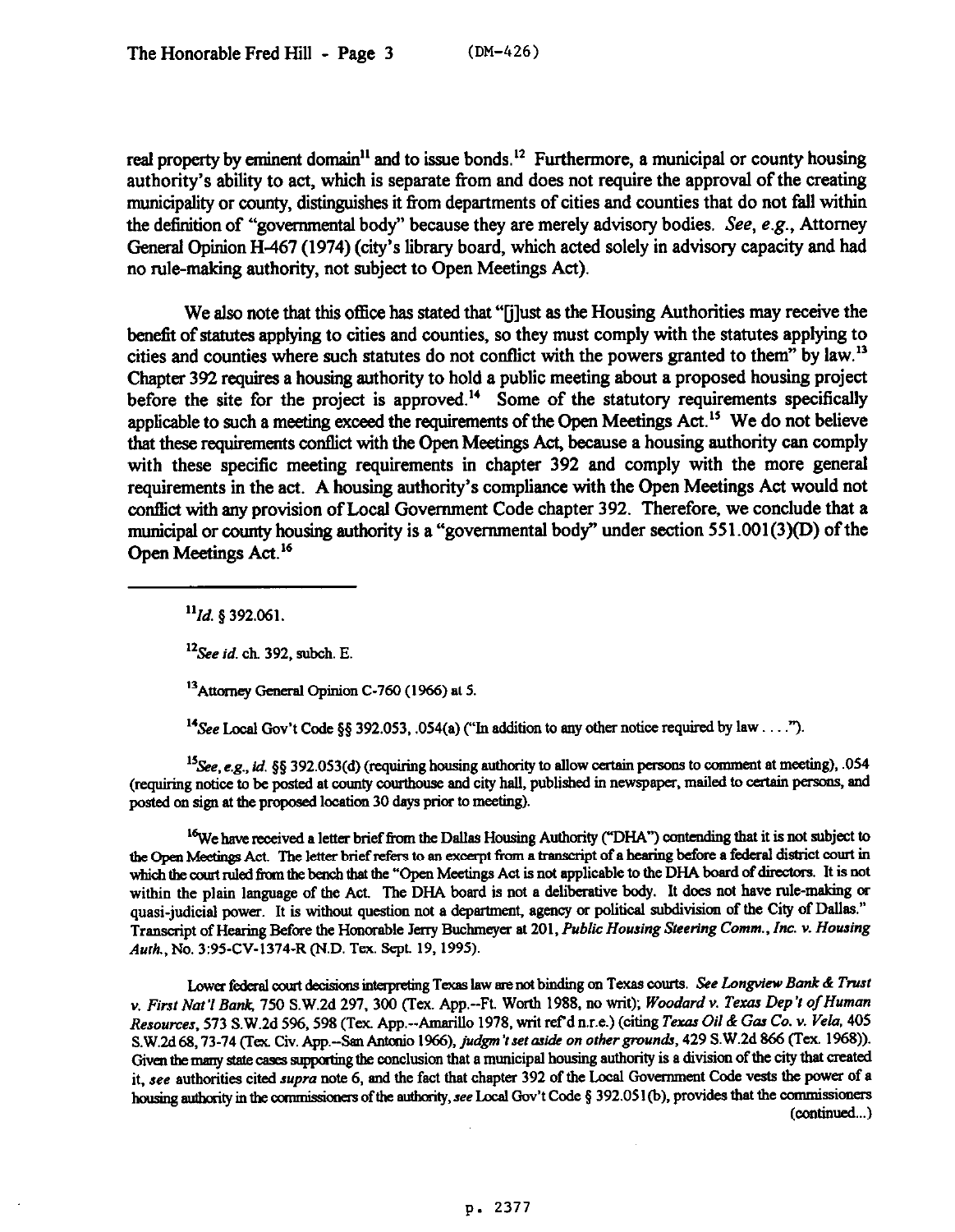A regional housing authority is created by two or more counties and extends into two or more counties. We are not aware of any cases holding that a regional housing authority is a division of a county or counties. Given the lack of precedent that would support the conclusion that a regional housing authority is a governmental body under section 551.001(3)(D), we consider whether a regional housing authority is a "special district" under section 551.001(3)(H) of the Open Meetings Act. In *Sierra Club v. Austin Tramportation Study Policy Advisory Committee, 746* S.W.2d 298 (Tex. App.-Austin 1988, writ denied), the court of appeals considered whether the Austin Transportation Study Policy Advisory Committee ("ATSPAC") - a seventeen-member committee consisting of state, county, regional, and municipal government officials, created pursuant to federal law to enable state and local participation in planning federal highway projects -- was a "special" district" under the definition of "governmental body" now set out in section 551.001(3)(H). Noting that the term "special district" had not yet been defined in case law, the court relied upon the following broad definition of "special district" in *Bluck's Law Dictionary:* 

> A limited governmental structure created to bypass normal borrowing limitations, to insulate certain activities from traditional political influence, to allocate functions to entities reflecting particular expertise, to provide services in otherwise unincorporated meas, or to accomplish a primarily local benefit or improvement, e.g., parks and planning, mosquito control, sewage removal."

Emphasizing the importance of ATSPAC in planning and obtaining federal funds for highway construction in the Austin urban area (which extended into five counties) and finding that ATSPAC was an official body designated by the governor in order to "accomplish a primarily local benefit or improvement," the court concluded that ATSPAC was a "special district" within the Open Meetings Act's definition of "governmental body."

A regional housing authority falls within the *Sierra Club* court's broad construction of the term "special district." Because a regional housing authority has extensive governmental powers<sup>18</sup> -including the authority to acquire real property by eminent domain<sup>19</sup> and to issue bonds<sup>20</sup> -- and a circumscribed mission -- to provide low-income housing -- it is a "limited governmental structure." In addition, the legislature appears to have authorized contiguous counties to join together to create

<sup>18</sup>Local Gov't Code §§ 392.051 (general powers), .052 (operation of housing projects), .056 (ownership of real property),  $.057$  (investment of funds),  $.065$  (miscellaneous powers).

*191d. 5 392.061.* 

 $20$ See id. ch. 392, subch. E.

 $16$ (...continued)

take action based on a majority vote, see *id.* § 392.036, and authorizes the commissioners to make rules, see id.  $§$  392.065(5), we believe a state court addressing this question would reach a different conclusion.

*<sup>&</sup>quot;Sierra Club, 746* S.W.2d at 301 (quoting BLACK'S LAW DICTIONARY 1253 (5th ed. 1986)).